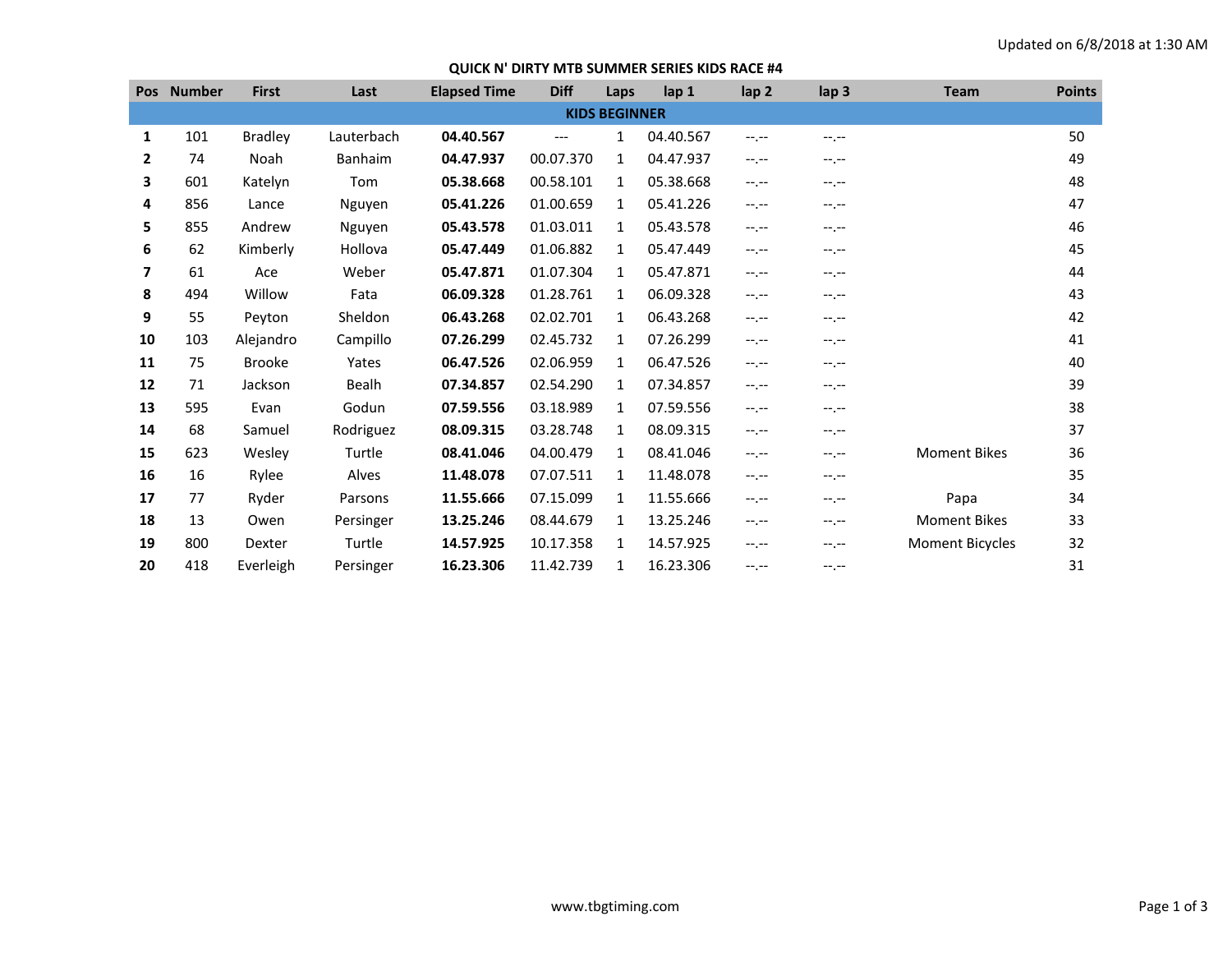## **QUICK N' DIRTY MTB SUMMER SERIES KIDS RACE #4**

| <b>Pos</b>               | <b>Number</b> | <b>First</b> | Last            | <b>Elapsed Time</b> | <b>Diff</b> | Laps          | $\mathsf{lap} 1$ | $\mathsf{lap} 2$ | lap <sub>3</sub> | <b>Team</b>                    | <b>Points</b> |
|--------------------------|---------------|--------------|-----------------|---------------------|-------------|---------------|------------------|------------------|------------------|--------------------------------|---------------|
| <b>KIDS EXPERT</b>       |               |              |                 |                     |             |               |                  |                  |                  |                                |               |
| 1                        | 76            | Caleb        | Caballero       | 13.46.708           | ---         | 3             | 04.40.826        | 04.39.410        | 04.26.472        |                                | 50            |
| $\mathbf{2}$             | 2             | Isabella     | Accardi         | 14.06.026           | 00.19.318   | 3             | 04.31.689        | 04.48.879        | 04.45.458        | Ramona Ride                    | 49            |
| 3                        | 479           | Cormac       | Ryan            | 14.24.556           | 00.37.848   | 3             | 04.39.116        | 04.52.155        | 04.53.285        | Monster Media                  | 48            |
| 4                        |               | Emma         | Accardi         | 14.27.676           | 00.40.968   | 3             | 04.44.586        | 04.47.328        | 04.55.762        | Ramona Ride                    | 47            |
| 5.                       |               | Ingrid       | Ferguson        | 15.29.086           | 01.42.378   | 3             | 05.04.408        | 05.13.088        | 05.11.590        | Ramona Ride                    | 46            |
| 6                        | 90            | lan          | <b>UNK</b>      | 16.22.576           | 02.35.868   | 3             | 05.21.356        | 05.28.340        | 05.32.880        |                                | 45            |
| $\overline{\phantom{a}}$ | 72            | Hannah       | Ferguson        | 16.41.656           | 02.54.948   | 3             | 05.18.995        | 05.42.331        | 05.40.330        |                                | 44            |
| 8                        | 3             | Ayden        | Barney          | 17.12.558           | 03.25.850   | 3             | 05.19.478        | 05.55.208        | 05.57.872        |                                | 43            |
| 9                        | 6             | Elias        | Collazo-LeBlanc | 20.32.930           | 06.46.222   | 3             | 07.17.308        | 06.36.769        | 06.38.853        |                                | 42            |
| <b>DNF</b>               | 852           | Sawyer       | Dann            | 09.37.586           | 04.09.122   | $\mathcal{P}$ | 04.49.568        | 04.48.018        | $-1$ , $-1$      | <b>SDBC - Emerald Textiles</b> | 0             |